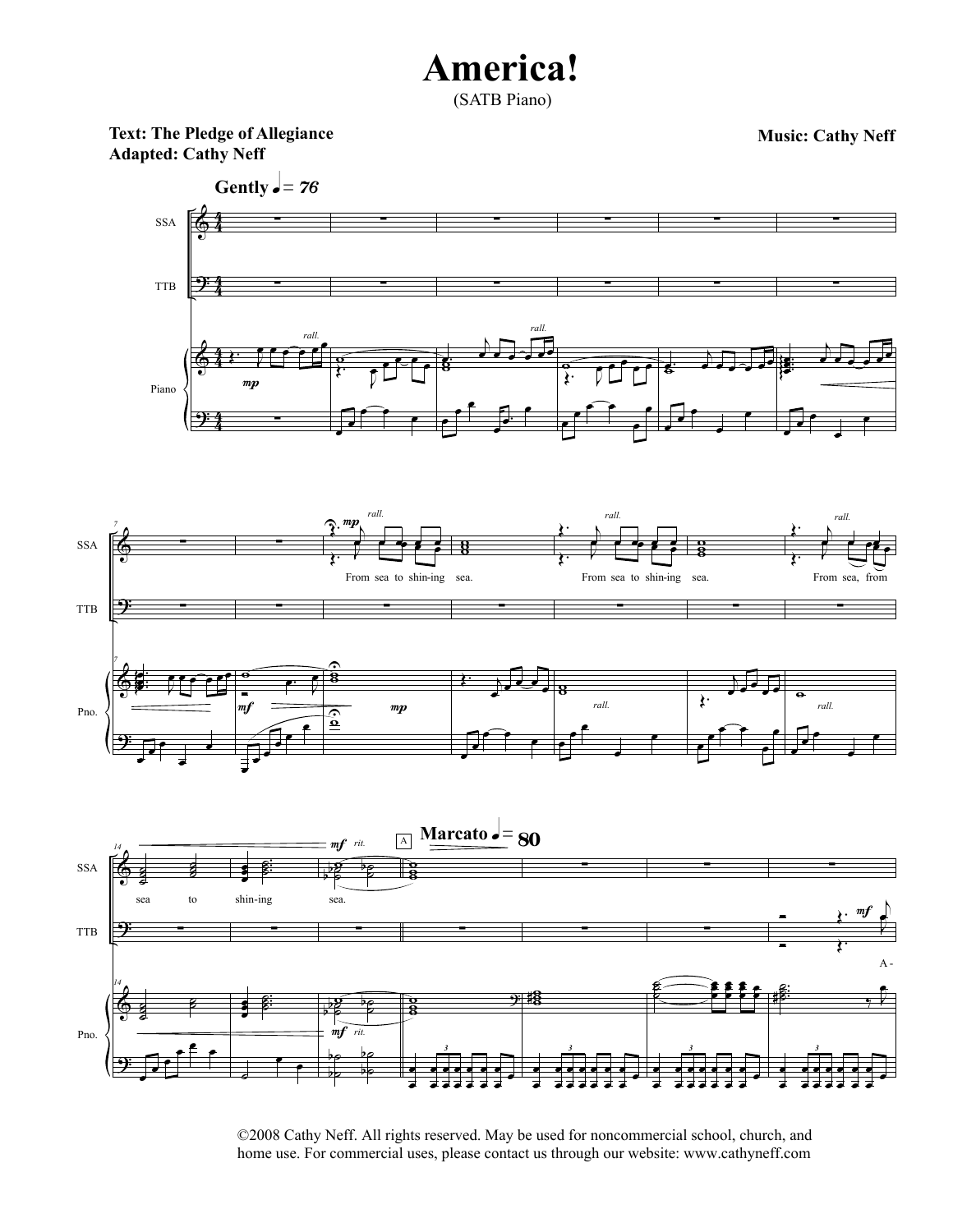



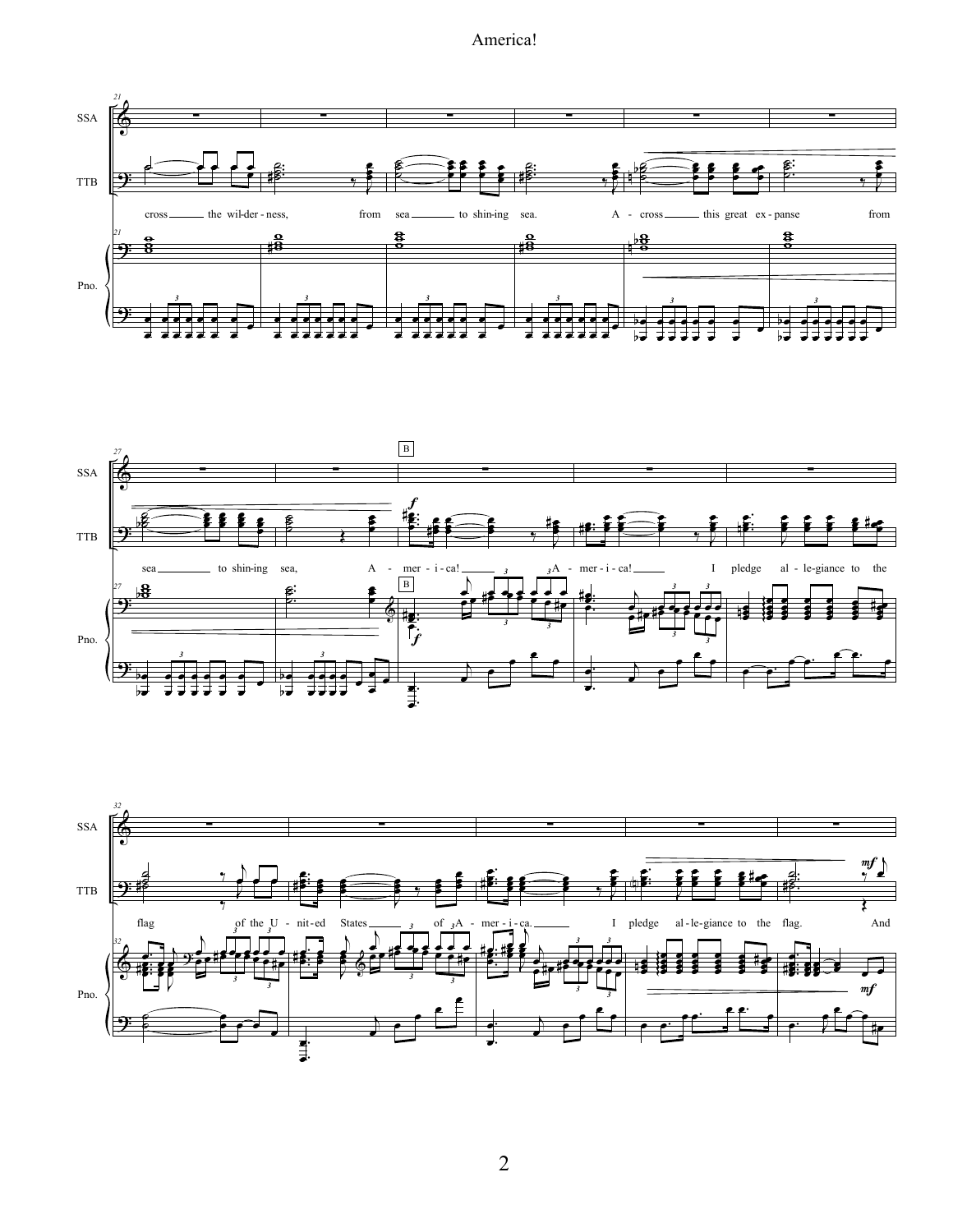





 $\overline{3}$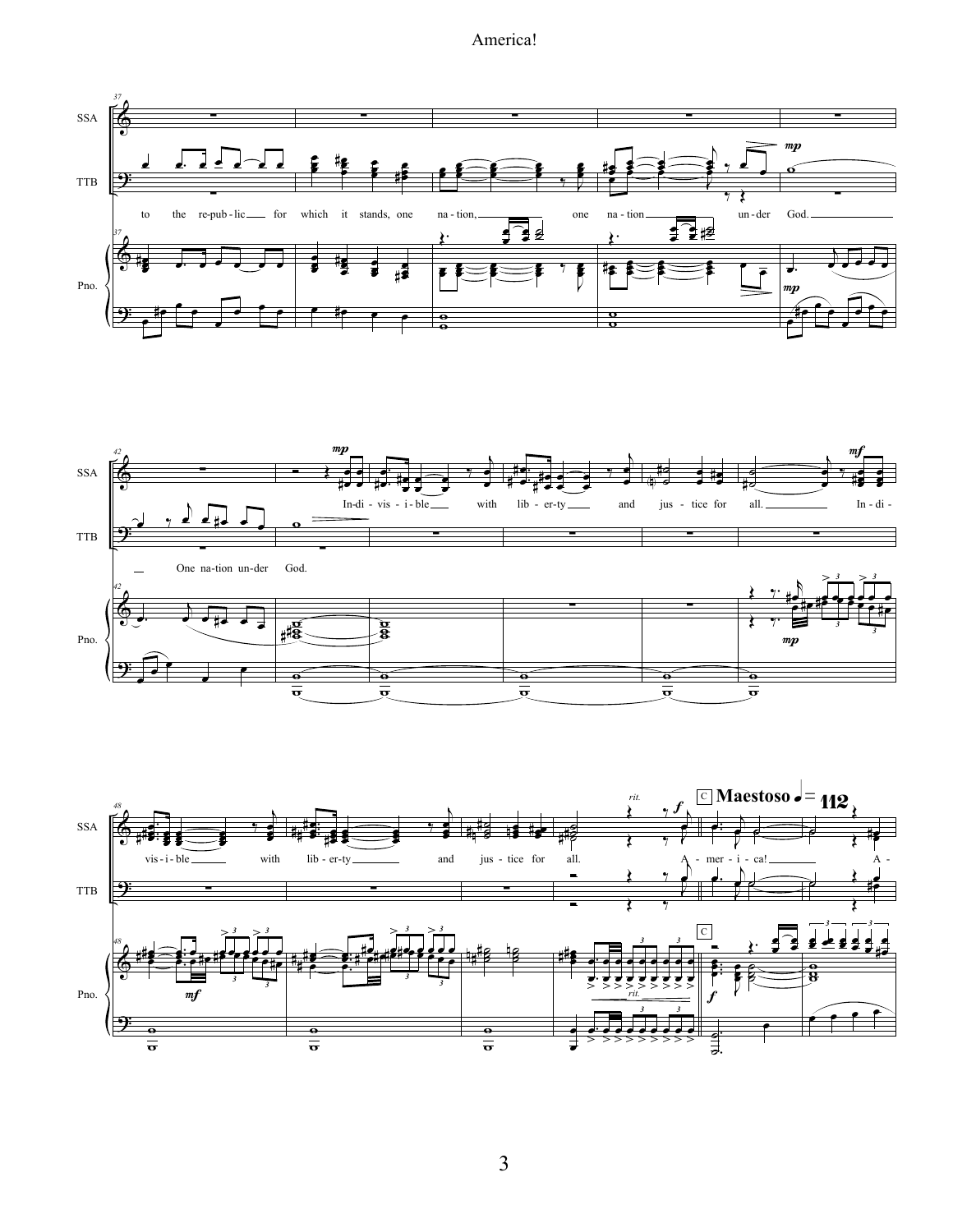





4